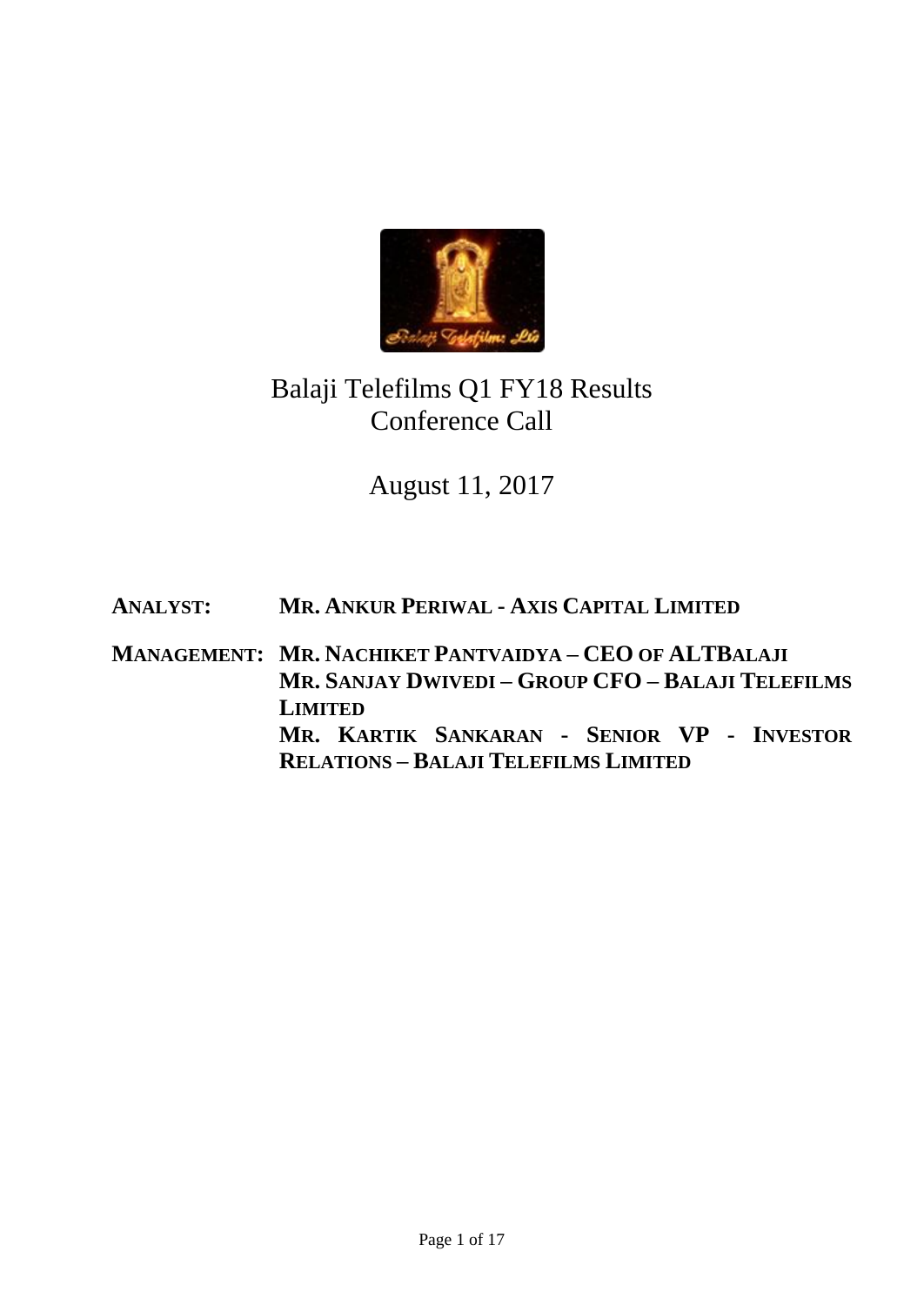

- **Moderator:** Ladies and gentlemen good day and welcome to the Balaji Telefilms Q1 FY18 Results Conference Call hosted by Axis Capital Limited. As a reminder all participant lines will be in the listen-only mode and there will be an opportunity for you to ask questions after the presentation concludes. Should you need assistance during the conference call please signal an operator by pressing "\*" then "0" on your touchtone phone. Please note that this conference is being recorded. I now hand the conference over to Mr. Ankur Periwal of Axis Capital Limited. Thank you and over to you Sir!
- **Ankur Periwal**: Thank you Vivian. I would like to thank all of you for joining us for the concall today. From the management we have with us Mr. Nachiket Pantvaidya, CEO, ALT Balaji, Mr. Sanjay Dwivedi, Group CFO and Mr. Kartik Sankaran, Senior VP - Investor Relations. Over to you Kartik!
- **Kartik Sankaran**: Thanks Ankur. Good evening everyone. Welcome to the Q1 Earnings call of Balaji Telefilms. We announced the first quarter results yesterday and the results clarification is available on our website balajitelefilms.com. Balaji Telefilms is India's leading integrated media conglomerate operating across television, movies and digital content production. The company under the stewardship of Mrs. Shobha Kapoor and Ms. Ekta Kapoor has enjoyed market leadership in the television content industry for over two decades has an exemplary track record for content creation of general and target groups. Today Balaji Telefilms is a household name and has produced some of the best television serials in the country including the famous K series of daily soaps such as Kyunki Saas Bhi Kabhi Bahu Thi, Kahaani Ghar Ghar Kii and more recently Balaji Telefilms has created a successful mythical fantasy series of Naagin 1 and Naagin 2 paving the way for weekend fiction based programming. The company has recently launched ALT Balaji, a multi-device subscription video on demand platform that offers original premium and exclusive content for global digital audience. ALT Balaji is a group strategic foray into the digital B2C entertainment category to build a consumer facing brand that gives audiences the content that they want to watch wherever, whenever and however. I would now like to hand over the conference to Mr. Nachiket Pantvaidya, CEO, ALT Balaji to talk us through the highly successful launch of ALT Balaji. Thank you and over to you.
- **Nachiket Pantvaidya**: I welcome everybody. Good afternoon everybody. Thank you for joining us for Q1FY18 earnings call. I will spend a few minutes giving you an update on ALT Balaji. Before we go straight into the operating metrics and numbers of ALT Balaji, it would be useful for us to look at the opportunity and hypothesis around, which ALT Balaji was built. We launched ALT Balaji with a strategic intent to build a B2C, a consumer facing brand by leveraging our enjoyable and engaging content creation abilities. Appealing to tastes of digital audiences globally and monetizing the immense potential of original on demand entertainment. The opportunity canvas for an Indian entertainment SVOD, which is Subscription Video-On-Demand service, it is enormous both within the country as well as for Indians globally.

Our current market research shows that there is huge content gap to be filled as about 30 million homes in India have moved on from traditional television content both on Hindi language channels as well as local languages, but they have not yet embraced international English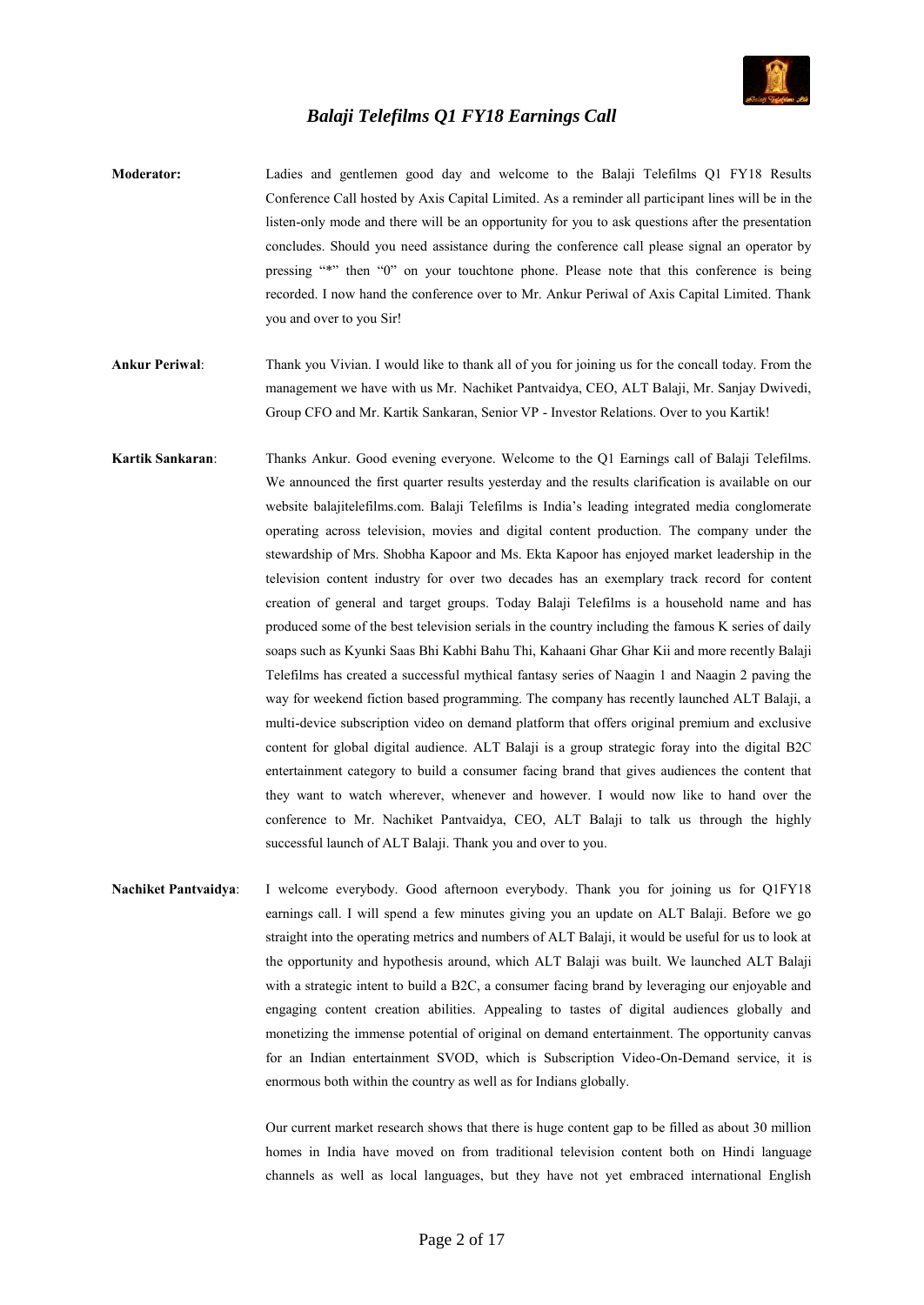

content. These homes are already spending about Rs.1000 to Rs.2000 per month to consume content over cable DTH in movie theatres and to connect using broadband networks. These 30 million homes going forward are looking for newer services to address their entertainment and connectivity needs and this spent is expected to be over \$3 billion and will continue to grow as a penetration of internet and smart phones grow. In addition to the 30 million homes, that are lapsing from the content being shown on linear television, we are also witnessing an unprecedented way of new consumers embracing the internet.

The cost of a 4G smart phone is 3000 and will continue to fall as technology specifications become more common and telecom operators launch new models, which bring in the convenience of 4G on a future phone. In India content consumption is primarily through streaming from apps and social media on a mobile phone rather than wired internet and internet users are becoming increasingly comfortable consuming videos online. What we are witnessing is that internet users for whom videos online have individualistic and different tastes and these audiences are willing to pay for excessing quality content. Majority of content available today online is either catch-up TV or reruns or user generated content leaving a big opportunity to offer premium, original and exclusive content for these audiences. In addition to the Indians in India, there are about 15 million Indians abroad who are longing for Indian content and would like to consume entertainment that they can relate to.

Currently some of the demand is served through bollywood movies for a few Indian TV shows that are carried as part of an international channel subscription, but there is no clear programmable premium internet content offering in the local languages. Our content strategy is build on offering diverse and original quality content, not rehashed film and TV material or short form snacky content. We are catering to individual viewers who want to watch whenever, wherever and however. I want to watch great stories told over high night episodes. While there were choices for digital content available today, most of it is foreign content or content duplicated from existing television shows or content that appeals to English speaking urban educated millennial population. There is a dearth of original content, which will appeal to different age groups, socioeconomic strata and to the millions of Indians residing in the top 50 to 60 towns and cities of this country. We are clearly making content for this consumer firmly routed in Indianness, this sort of contract will transcend the barriers of age, class and location where there will be something for everyone in the language of choice.

Balaji Telefilms has a great legacy of telling great stories for the masses and this story telling ability is now being transferred to urban masses. The type of shows, which ALT Balaji will be showcasing has never been experienced in India, both of them are volume and production quality as well as story value. We are effectively increasing the size of the digital content market by a factor of two, which means two fold at launch as we had more shows every month, we will continue to be the largest repository of original premium Hindi and regional content. Our plan is to have 30 plus shows in the first year of launch totaling about 200 hours of content. Our content mix will have something for everyone unlike television we are not creating contented works on the one size fits all principle.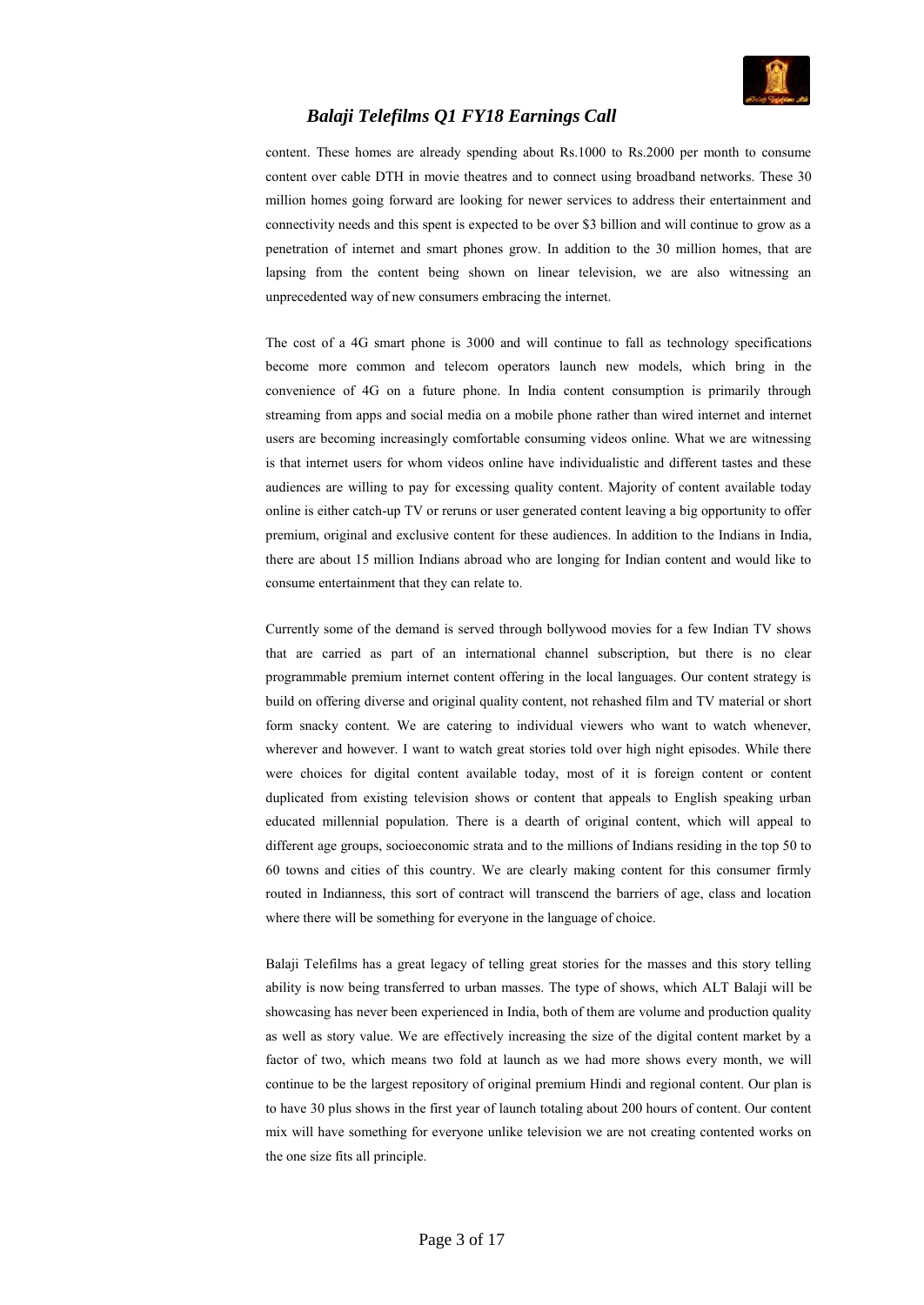

Television is highly skewed towards the female audience at present. Our target group is between 19 year to 40 years and evenly balanced between male and female audiences. A launch lineup of shows including Karrle Tu Bhi Mohabbat starring Ram Kapoor and Sakshi Tanwar in a story of two opposites attract, the test case, which is a story where the Indian army's first female test case in a combat role, which starts shooting again in August for the remaining episodes. Dev DD the showed depicting a female Devdas who is wilder than the imagination, Boygiri, a tale about six men are refused to grow up. Bewafaa Sii Wafaa, a show on married couple finding their soul mates after marriage and Romil and Jugal a passionate tale of Romeo and Juliet with a twist and the twist being that they are actually same sex lovers. These original stories have been appreciated by global audiences that have been stopped of well made and interesting stories. Some of the shows have received such a tremendous response that we have commenced season 2 for two such shows that is Dev DD and Karrle Tu Bhi Mohabbat.

ALT Balaji going forward, we will also produce non-Hindi content and nearly 30% of our programming will be in regional languages. We have recently launched a highly gripping Tamil thriller series Maya Thirai and soon to launch a highly entertaining Bengali show Dhimaner Dinkaal the trailer of that is already out on the app. Within the first year of launch we planned to have content in Gujarati, Punjabi, Telugu as well. In addition to content for the 19 to 40 age group, we are also developing original series for small children and have launched four new original shows in May to cater to the holiday period shows like Happy Lucky, Moe Doe, Ding Dong Bell and Getting Crafty with Rob, are original output for kids between the age group 0 to 6. Our content is fascinating and entertaining to young minds and allows them to explore learn and nurture their creative and artistic side to ensure easy understanding and to cater to a diverse set of audience we are offering shows in different languages including English, Tamil, Bengali, Telugu. This is especially good for Indian diaspora spread across the world.

I would like to now talk about how we plan to acquire consumers. Given our belief that we have identified and addressed the content gap in the Indian Market. There has been often repeated message that the Indian consumer does not pay for content; however, Indians gradually embracing Subscription Video-On-Demand as they begin to understand the nature of the product being sold to them. Indian consumers are very price and value conscious and while it may be challenging to build a business model on monetizing existing nonexclusive content, we believe that consumers will pay is what they have been sold as premium, what they have been sold as original and most importantly what they have been sold as exclusive.

In the limited time we have been activate and pleased to report that we have had good traction in terms of converting users into paying subscribers and we have also featured in the top three paid apps within the entertainment category on the iOS app store. We operate a unique consumer acquisition model. We allow three episodes free to be viewed on social media such as YouTube or Facebook and also on our website and app. After three episodes users can download the app and on registering the viewer can avail of two more three episodes post which if they like the content that they have seen so far they can continue onto sixth episode with a very attractive monthly subscription fee starting as low as Rs.30 a month. We are currently running three subscription packs, a yearly pack of Rs.300 or six monthly pack of Rs.180 and a quarterly pack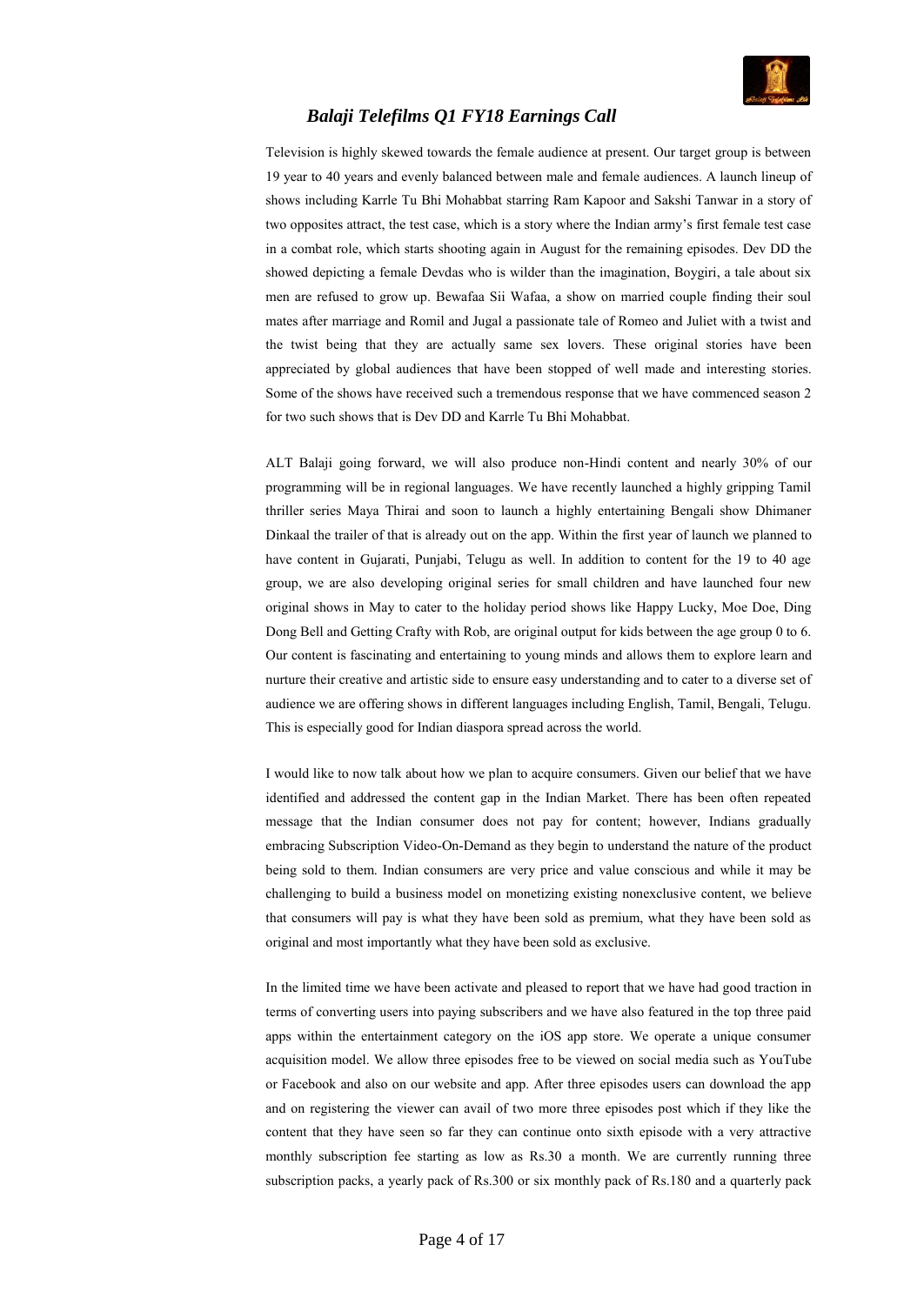

for Rs.100 making pricing extremely attractive. We believe with the combination of great content in a very attractive price point there will be a gradual change in consumer behaviour towards paying for quality content reflecting in growing subscription revenues.

In addition to getting revenues directly from our consumers, we are proud of the partners and alliances we have built in place. Our partners and alliances extend across original equipment manufacturers like Micromax phones and Sony TV, telecom and internet service providers such as Vodafone and ACT Fibernet and finally payment wallet partners such as Paytm, Mobikwik and PayU to name a few. These partners view us as the single best option to provide them with premium and original content in local languages, which can be used as a differentiator for urban mass India. For example, a Micromax phone bundled with ALT Balaji app can be a unique differentiator for a phone manufacturer when competing with other OEMs on technical specifications that are now become more or less standardized.

Telecom service providers are begin to lose revenues from playing voice services and now need to boost up their revenues are providing data services and video consumption has it seen by global trends is the biggest driver for data consumption. Our service like ALT Balaji helps to drive video consumption given the long form periodic and habit forming content that is available on the app. Finally with the whole wave of demonetisation and growth in digital payments coupled with the fact that prices for using internet to the consumer have been dropping, wallet companies are also seeking reliable long term partners to grow their business and a subscription service like ALT Balaji fixed their need. Over the course of the next few quarters we expect these partners in many more new partners to grow significantly. Our digital business is went on two main hypothesis, will consumers watch long form entertainment content and more importantly will consumers pay, with the limited time we have been live and pleased to report that we are seeing positive reaction on both these fronts and will continue to grow.

To give you some numbers the total amount of minutes watch since we went live has been 160 million units, the average user spent 70 plus minutes per active session clearly indicating that episode and content is eye catching and habit following. In terms of customer acquisition, we have had 2 million installs of the app within the first few weeks and at present over 5 million downloads of which there have been a healthy conversion rate into paying subscribers. We are very pleased with the initial response to the ALT Balaji app as well as the ALT Balaji website and I am confident that it will only get better as we go forward and more shows to our service. I will now hand over to Sanjay, our Group CFO to give you an update on the other two businesses in the group as well as Q1 financial performance. Over to you Sanjay!

**Sanjay Dwivedi:** Thanks Nachi. Q1 FY2018 has been a good quarter for the business both on the operating side as well as financially. Coming to the TV business, we had a very good quarter with eight shows on air and had 240 hours of programming at an average revenue of 3.35 million per hour. This quarter Naagin 2 one of our popular shows came to an end and we have very successfully replaced it with Chandrakanta thereby continuing to provide content to the channel for that particular marquee slot. We have now been producing high impact fiction content for the weekend 8 p.m. to 9 p.m. slot on colors since November 2015. We were one of the first content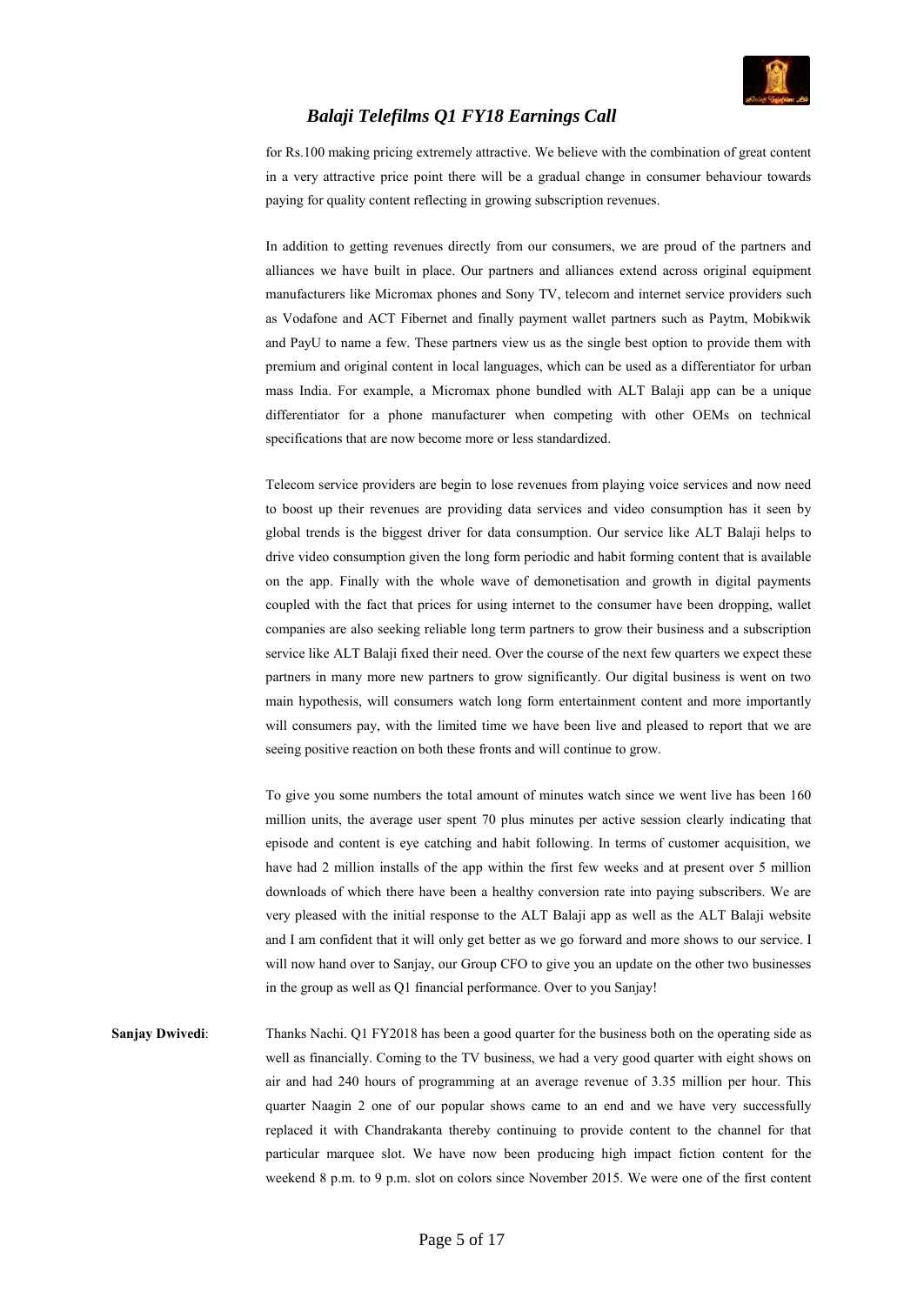

producers to innovate and launch a fiction based show in the weekend slot and by continuing to dominate in that category we are able to maintain consistency and stability in our performance. In addition to Chandrakanta, we launched a new show for Star Plus this quarter as a part of the channel's effort to develop an afternoon slot for the original programming. We commissioned a show called Dhhai Kilo Prem, a show based on an overweight couple who help each other, overcome their personal and social issues. The show has been well received and continues to do well in its slot.

Going forward we see our TV production business continue to provide high impact fiction story telling on a grand scale. Our mythofiction serials such as Chandra Nandini or daily soaps such as Ye Hai Mohabbatein continued to be slot leaders and providers with good visibility for the ensuing quarters. In addition we continue to develop content for the three slots that we have one as a part of the DD slot model auction held last year. We will look to launch these shows during this year. In addition to DD, we see great demand for our existing DC channels and in the month of July one of our long running daily soaps on Zee TV Kumkum Bhagya launched a new spin off show called Kundali Bhagya. This is clearly an indication of the success of the content and the characters of the original show thereby creating an hour long daily show for the viewers in the most important 9 to 10 p.m. slot. Kundali Bhagya has had a very positive start and has had one of the highest openings for weekday fiction show not only in 2017, but also since 2016.

Coming to the movie business, we had two releases this quarter, Half Girlfriend and Super Singh. In line with our stated policy to reduce volatility and any negative impact of theatrical performance on our Q1 business, we execute a number of pre-sales deal across music, television, digital and overseas rights. We continued to remain judicious with our investment in the movie business and are only taking on projects where we are able to pre-sale a significant percentage of cost even before we commissioned the production. During the quarter, we progressed on the corporate reorganization of Balaji Telefilms. As part of the reorganization we are merging the film production business of Balaji Motion Pictures Limited and BOLT Media into the parent, listed company Balaji Telefilms. This will allow us to steamline group structure, centralize and consolidate content creation in a single unit while bringing down corporate and other overheads. The court convened meeting of the shareholder has held successfully on May 24, 2017 and we are now awaiting final notification from NCLT this is expected in the coming quarter.

Post the quarter end on July 20, 2017, the company and its Board of Directors considered and approved a strategic investment of Rs.4130 million by Reliance Industries. This investment is through a preferential issue of 25.2 million equity share at a price of 164. This allotment is subject to necessary shareholder and other approvals and is expected to be completed in August. This transaction marked a landmark even for the Indian OTT industry and is expected to further accelerate the growing trend of media consumption on the go. The proceeds from the transaction would be utilized to further speed up content development initiatives and allow ALT Balaji to create an unassailable leadership position in the market. Finally moving to the financial performance of the quarter, this is the quarter where we begin to account for the content and marketing expenses for ALT Balaji, even we launched the app on April 16, 2017. Our consolidated revenue from operations were at 1446 million growth of 23% as compared to Q1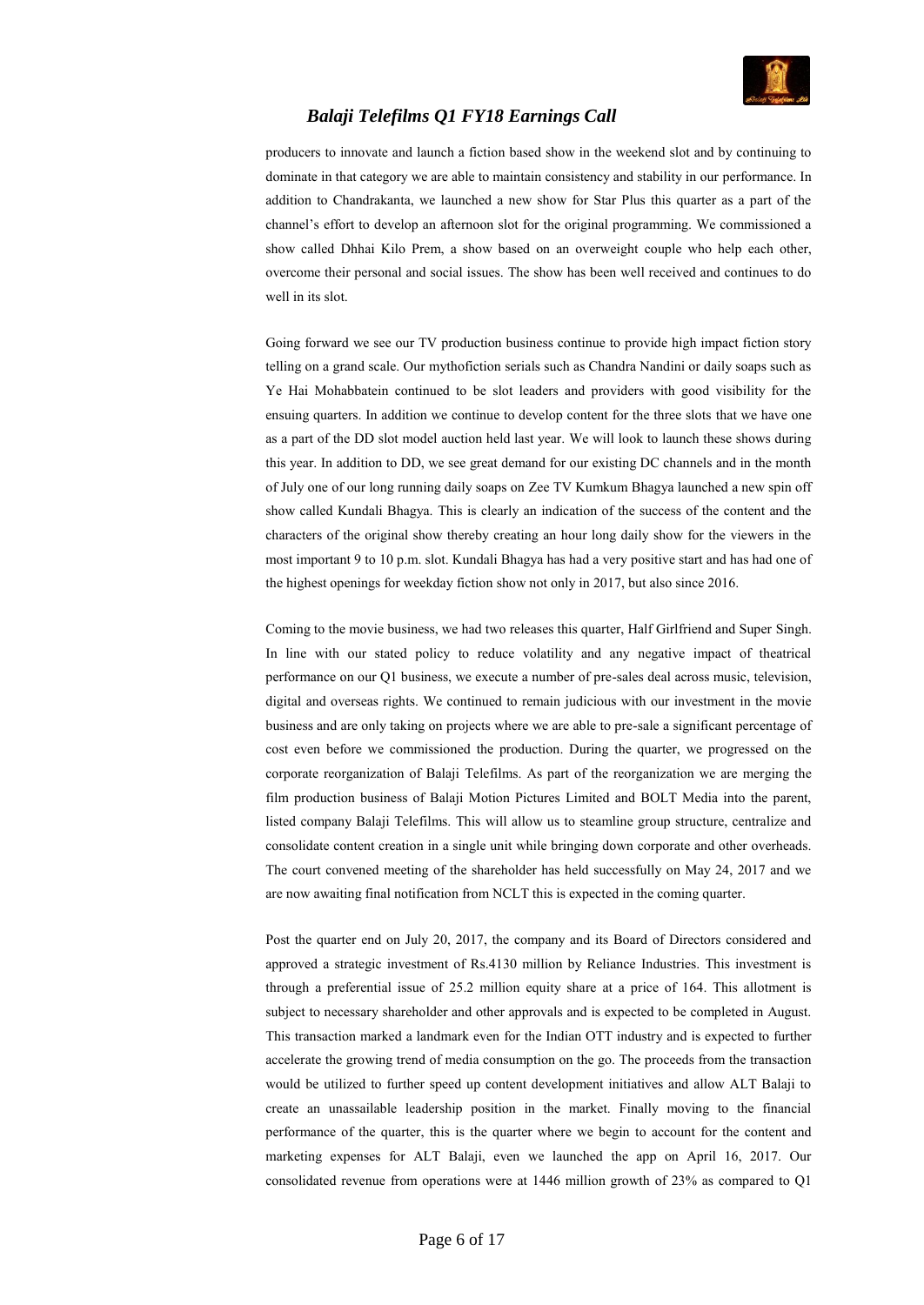

FY2017. This growth was primarily on account of increase from the television business. We launched ALT Balaji on April 16, 2017 and this quarter sees the first impact of the content and marketing spends for ALT being accounted for. We expect to be in investment phase for this business vertical for the next two to three years and to allow for like comparison the consolidate number have also been given excluding ALT Balaji. We are following a 24-month policy to expand our content spend, 75% of the cost in the first 12 months and the remaining 25% in the next 12 months. The consolidated EBITDA was at negative Rs.148 million; however, if we have to remove ALT Balaji from the consolidated EBITDA we delivered an EBITDA of 1645 million for the quarter. Q1 FY2018 PAT at negative 234 million versus negative 2 million in Q1 FY2017, however, Q1 FY2018 PAT excluding all Balaji stood at 57 million versus 5 million in Q1 FY2017. Overall value of investment as of June 30 stood at 1,445 million and this excludes the funds being raised from the preferential allotment expected to be completed this month.

Moving onto the standalone performance the revenue from operation was at Rs.943 million versus Rs.536 million in Q1 FY2017. The improvement was largely on account of producing so that a higher realization and a clear focus on producing high-impact programming. EBITDA for Q1 FY2018 came in at Rs.160 million versus Rs.43 million in Q1 FY2017 and we have also managed to improve the margin, which currently are at 17% versus 8% in Q1 of FY2017. Profit after tax for Q1 FY2018 was Rs.90 million versus Rs.58 million in Q1 of previous year. Current year tax includes a one-time impact of Rs.22 millin pertaining to earlier year. Pending the merger of BOLT and the movie production business of BMPL, we continue to provide for taxation at normal rates. I thank you all for joining us today and now would request the moderator to open the Q&A session. Thank you.

- **Moderator:** Thank you very much. Ladies and gentlemen we will now begin the question and answer session. We will wait for a moment while the question queue assembles. The first question is from the line of Yogesh Kirve from B&K Securities. Please go ahead.
- **Yogesh Kuria:** My first question is regarding is ALT Balaji, so I think you have mentioned that the total app download has been about 4.2 million, so can you share what has been the monthly active user or the pay subscribers that we have as of now?
- **Nachiket Pantvaidya:** Right now I think we have released the figure of gross bidding that you would have seen, so this is the mix of subscribers who subscribed for one month, subscribers who have subscribed for a year, some who have done it over a quarter, you can derive a range, if you take Rs.30 as the average cost that we are doing then this inflates into a large number, which is not the real number, which is around Rs.666,000 paying subs, so the paying subs ratio for us has been not that high, but it has been a healthy 2% to 5% we are converting that and if you do the maths from whatever we are releasing you will know. All we are trying to avoid is giving you a false highly inflated subscriber number, basis just say that it is 20 million billing and Rs.30 ARPU that is not the way it works. Our number is between 2% and 5% conversion and our gross value that we have released is for between a year and a month, so that works out to a number, which we will convert between 2% and 5% on our downloads.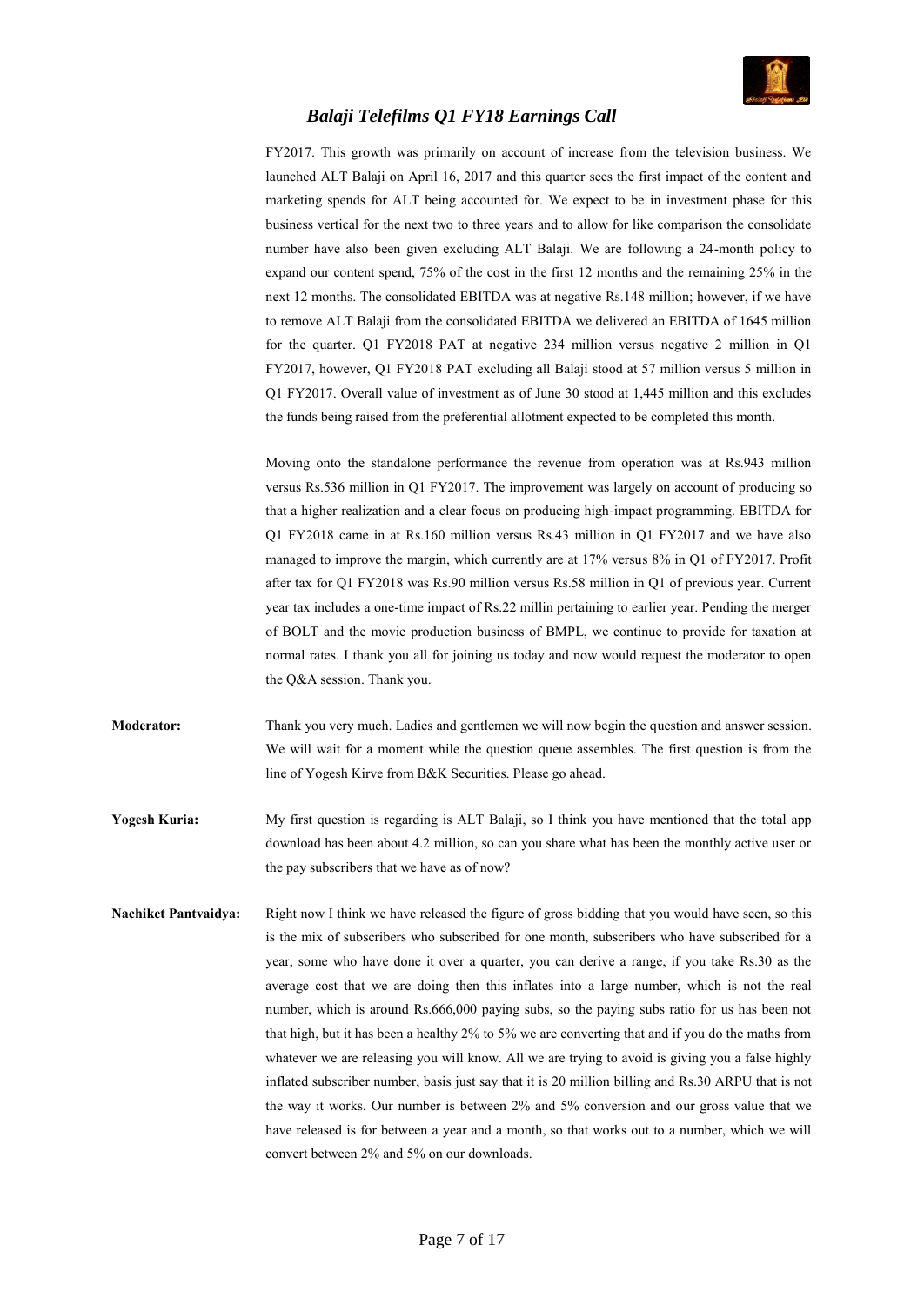

| <b>Yogesh Kuria:</b>        | This 2% to 5% conversion is, 2% to 5% of total downloads, app downloads?                                                                                                                                                                                                                                                                                                                                                                                                                                                                                                                                                                                                                                                                                                                                                                                                                                                                                                                                                                                                                                                                                                                                |
|-----------------------------|---------------------------------------------------------------------------------------------------------------------------------------------------------------------------------------------------------------------------------------------------------------------------------------------------------------------------------------------------------------------------------------------------------------------------------------------------------------------------------------------------------------------------------------------------------------------------------------------------------------------------------------------------------------------------------------------------------------------------------------------------------------------------------------------------------------------------------------------------------------------------------------------------------------------------------------------------------------------------------------------------------------------------------------------------------------------------------------------------------------------------------------------------------------------------------------------------------|
| <b>Nachiket Pantvaidya:</b> | Correct.                                                                                                                                                                                                                                                                                                                                                                                                                                                                                                                                                                                                                                                                                                                                                                                                                                                                                                                                                                                                                                                                                                                                                                                                |
| <b>Yogesh Kuria:</b>        | This is sort of monthly additions that we are doing?                                                                                                                                                                                                                                                                                                                                                                                                                                                                                                                                                                                                                                                                                                                                                                                                                                                                                                                                                                                                                                                                                                                                                    |
| <b>Nachiket Pantvaidya:</b> | No it is not, so that is what I am trying to tell you that some of them actually take annual packs,<br>some of those subscribers are with us for the whole year since they have subscribed, so in theory<br>if they subscribe on May 1 then they take it till May 1 next year, but some of them have also<br>opted for say TVOD, which has been buy the Tamil show only for Rs.30, so the nature of<br>subscriber varies, so we do not want to - if you were to give out some numbers they will look a<br>little inflated at this point in time because we have had a lot of subscribers who are coming in and<br>sampling us early, I think it is very prudent to look for one more quarter when we have a<br>consistent subscriber with where I will be able to come and tell you these are all loyal subscribers<br>who are coming month on month. Right now because of the initial euphoria, we have got a very,<br>very positive, very good surge of subscribers, so I can only tell you that on over a year's period<br>we will stabilize anywhere between 2% to 5% on a conversion rate of download and 5% of the<br>higher side and not below 2.5% ever. So that is the guidance to be offered. |
| <b>Yogesh Kuria:</b>        | So is it possible to this is the app download figure of 4.2 million, this is as of June 30, so is it<br>possible to share what is the figure as of now?                                                                                                                                                                                                                                                                                                                                                                                                                                                                                                                                                                                                                                                                                                                                                                                                                                                                                                                                                                                                                                                 |
| <b>Nachiket Pantvaidya:</b> | Well again informally of course it is a, loosely putting it has gone well past 5 million right now, I<br>do not want to – the issue that we face and I think that is something that we got to be strict about<br>is that when we give you app download numbers we do not want to give you a number, which is<br>fluctuating, so on a steady base app download number, it has crossed 5 million, it has gone closer<br>to the 6 million mark, but let me just tell you that out of this 5 million plus number there is a little<br>less than a million that comes through web traffic, which is not strictly an app download, so that<br>is the composition and we are seeing increase in web traffic as we go on.                                                                                                                                                                                                                                                                                                                                                                                                                                                                                       |
| <b>Yogesh Kuria:</b>        | Sure that is helpful. Secondly it is regarding the marketing spends I think the spends even the<br>quarter was about Rs.20 odd Crores, so what should be this sort of run rate that we are likely to<br>continue in this coming?                                                                                                                                                                                                                                                                                                                                                                                                                                                                                                                                                                                                                                                                                                                                                                                                                                                                                                                                                                        |
| <b>Nachiket Pantvaidya:</b> | Run rate will be much lesser, I think the first quarter run rate was high for two reasons, one is of<br>course we launched remember on day one with six shows and then have continued to launch<br>more than one show every quarter, so if you look at our total year, then we are putting a<br>disproportionate number of shows in Q1, so of our total 30 show ambition plan, we have got<br>already somewhere close to 10 to 12 shows including the kid shows launched in the first quarter,<br>so therefore it is more towards launch, I think as we go ahead this will rationalize to something<br>much, much simpler, it will probably be every quarter the run rate will be less than half of the<br>first quarter and we will reach that point of deciding how much that run rate will be after we<br>spend in this quarter. We are expecting a surge in that run rate in the Diwali quarter, but the last<br>quarter of the year maybe very, very conservative as we gather momentum.                                                                                                                                                                                                           |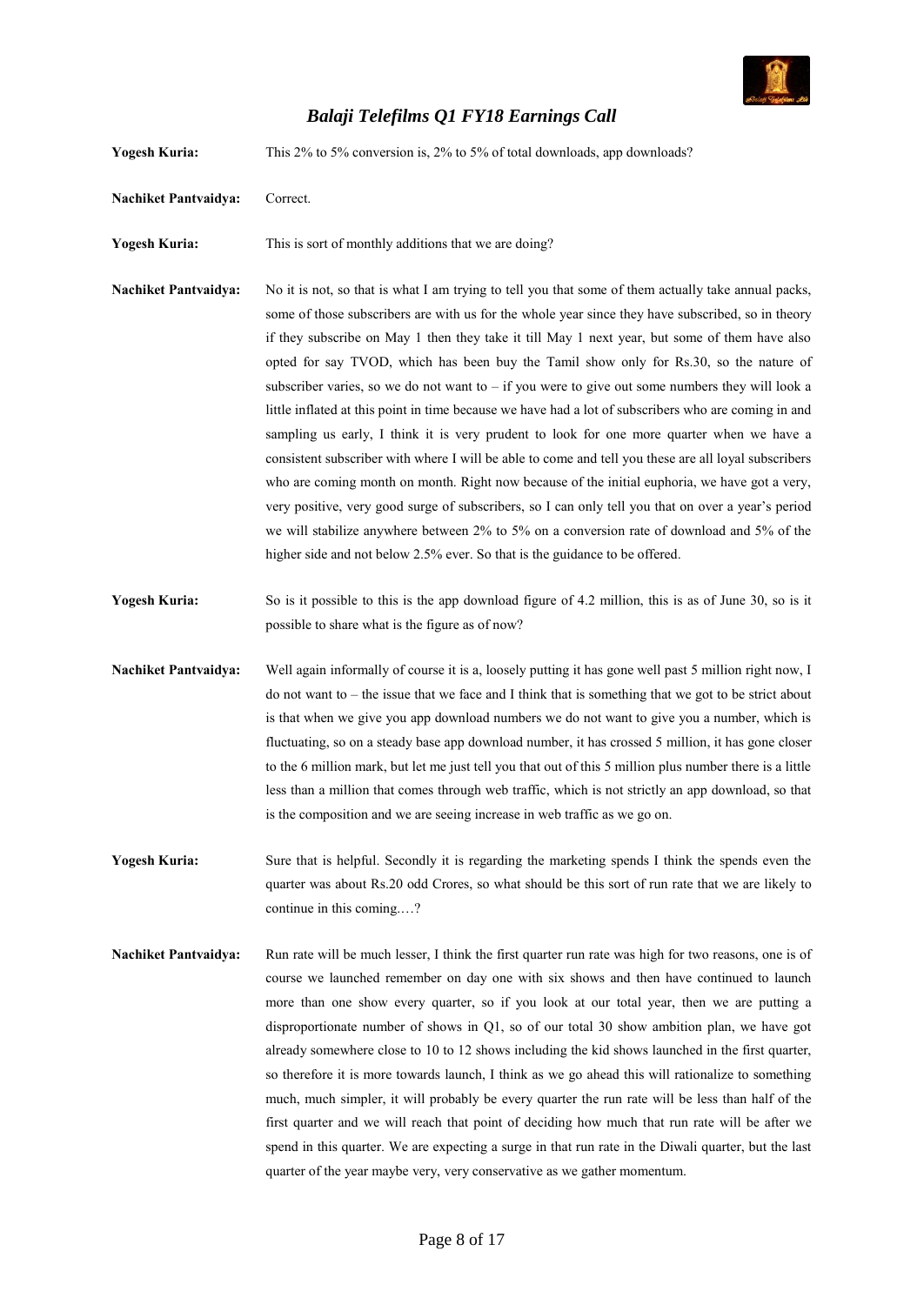

- **Yogesh Kuria:** Sure that is helpful and lastly regarding the funds inflow that will be getting from Reliance Industries, so has it been decided how much of that flow to ALT Balaji, do we have any plans on that?
- **Sanjay Dwivedi:** We intend to invest closely around Rs.300 to Rs.400 Crores in ALT Balaji and we will be taking a call how we want to do it, whether we want to do it in a staggered way or one lump sum amount, which goes into ALT immediately. So that we will take a call in the ensuing board meeting.

**Yogesh Kuria:** It might be little early, but any change in the plans we have for ALT Balaji in terms of you talked about the ambition of about doing 20, 25 shows, so would there be any change, would there be any accelerated roll out?

- **Nachiket Pantvaidya:** No as of now I think at least in year one we are sticking to our business plan, it is business as usual for us. We are also keenly focused on ensuring that we get the returns on revenue on the shows that we put out. Having said that I think our ambition to scale up the volume and the quality of shows will really come into play only next financial year because development for the next financial year will actually start now. So most of the shows that we are going to put out in this financial year have already been developed, have been scripted are in someway on the floors. So I think the changes in both volume and in quality of the shows that we envisage will start only appearing in the next financial year.
- **Yogesh Kuria:** Sure Sir. Thanks a lot for all these and all the best.
- **Moderator:** Thank you. The next question is from the line of Rushabh C from Enam Holding. Please go ahead.
- **Rushabh C:** I have just couple of bookkeeping questions, what is the current cash balance on the book?
- **Sanjay Dwivedi:** You mean to say the investments which we carry onto the balance sheet?
- **Rushabh C:** I just want to know currently on the balance sheet how much cash do you have and then I also want to get a breakup of the Rs.100 Crores that you have invested in ALT Balaji, what is the split in terms of content like, how much have you spend towards content and then how much have you spent towards marketing and tech and everything?
- **Sanjay Dwivedi:** Currently we have around Rs.140 odd Crores of cash onto the balance sheet (investments in mutual funds) . In total we have deployed in ALT is Rs.152 Crores and of which we have spend around Rs.100 Crores in ALT and roughly 70% of that gone into content and marketing.
- **Rushabh C:** So you have deployed close to Rs.152 Crores in ALT of which Rs.100 Crores has already been utilized?

**Sanjay Dwivedi:** Correct.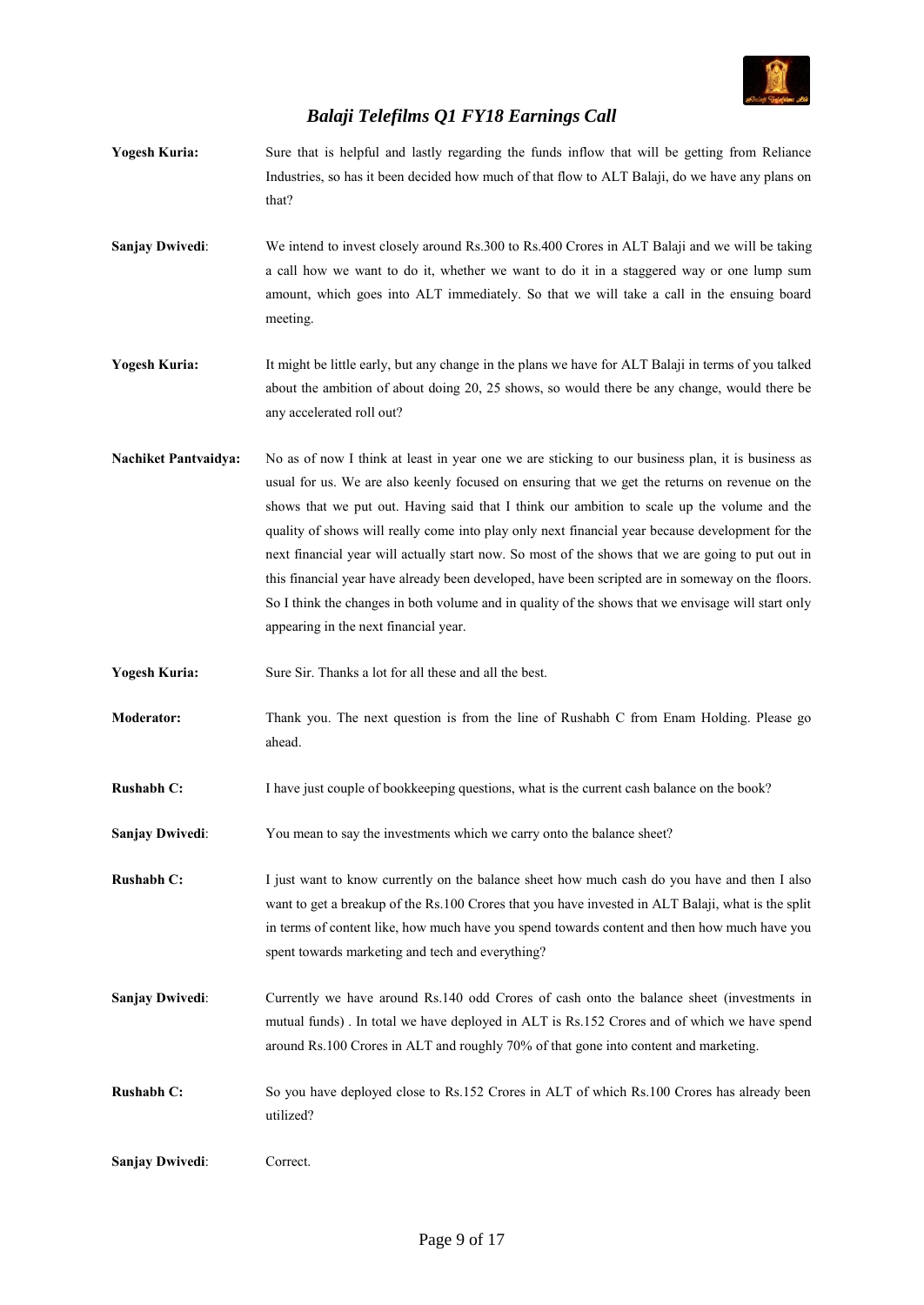![](_page_9_Picture_0.jpeg)

| <b>Rushabh C:</b>           | That 70% of 100 is towards content?                                                                                                                                                                                                                                                                                                                                                                                                                                                                                                                                                                                                                                                                                                                                                                                                                                                         |
|-----------------------------|---------------------------------------------------------------------------------------------------------------------------------------------------------------------------------------------------------------------------------------------------------------------------------------------------------------------------------------------------------------------------------------------------------------------------------------------------------------------------------------------------------------------------------------------------------------------------------------------------------------------------------------------------------------------------------------------------------------------------------------------------------------------------------------------------------------------------------------------------------------------------------------------|
| <b>Nachiket Pantvaidya:</b> | Correct.                                                                                                                                                                                                                                                                                                                                                                                                                                                                                                                                                                                                                                                                                                                                                                                                                                                                                    |
| Rushabh C:                  | Okay, thank and just another question is this fund infusion by Reliance that should get completed<br>by you are looking that completion to happen by August right?                                                                                                                                                                                                                                                                                                                                                                                                                                                                                                                                                                                                                                                                                                                          |
| <b>Sanjay Dwivedi:</b>      | Absolutely.                                                                                                                                                                                                                                                                                                                                                                                                                                                                                                                                                                                                                                                                                                                                                                                                                                                                                 |
| <b>Rushabh C:</b>           | In terms of movie business, what is the capital employed over there in our investments?                                                                                                                                                                                                                                                                                                                                                                                                                                                                                                                                                                                                                                                                                                                                                                                                     |
| <b>Sanjay Dwivedi:</b>      | Currently there are only two movies on flow, so our total outlay for the upcoming movies is not<br>more than Rs.50 odd Crores.                                                                                                                                                                                                                                                                                                                                                                                                                                                                                                                                                                                                                                                                                                                                                              |
| Rushabh C:                  | So total Rs.100 odd Crores will be what you are looking to spend in the movie business also?                                                                                                                                                                                                                                                                                                                                                                                                                                                                                                                                                                                                                                                                                                                                                                                                |
| <b>Nachiket Pantvaidya:</b> | Both combined.                                                                                                                                                                                                                                                                                                                                                                                                                                                                                                                                                                                                                                                                                                                                                                                                                                                                              |
| <b>Rushabh C:</b>           | Both combined Rs 50 Crores?                                                                                                                                                                                                                                                                                                                                                                                                                                                                                                                                                                                                                                                                                                                                                                                                                                                                 |
| <b>Sanjay Dwivedi:</b>      | And there are other advances which we have locked, which we either will get commissioned into<br>a project or we will take the advances back, so we are re-looking at the motion pictures what we<br>want to do.                                                                                                                                                                                                                                                                                                                                                                                                                                                                                                                                                                                                                                                                            |
| <b>Nachiket Pantvaidya:</b> | To clarify the overall movie exposure would be at Rs.50 odd Crores.                                                                                                                                                                                                                                                                                                                                                                                                                                                                                                                                                                                                                                                                                                                                                                                                                         |
| <b>Rushabh C:</b>           | Rs.50 odd Crores. Thanks.                                                                                                                                                                                                                                                                                                                                                                                                                                                                                                                                                                                                                                                                                                                                                                                                                                                                   |
| <b>Moderator:</b>           | Thank you. The next question is from the line of Ronak Shah from SJC Capital. Please go ahead.                                                                                                                                                                                                                                                                                                                                                                                                                                                                                                                                                                                                                                                                                                                                                                                              |
| <b>Ronak Shah:</b>          | Just wanted to understand, you have done ALT now for three months, three four months, what<br>has been the most effective customer acquisition strategy that you have seen in terms of putting<br>out ads or kind of acquired users through social, what has worked best so far for you and what is<br>the plan going forward?                                                                                                                                                                                                                                                                                                                                                                                                                                                                                                                                                              |
| <b>Sanjay Dwivedi:</b>      | What is our unique and differentiating point in our customer acquisition strategy is that we are<br>the only players offering three free episodes on social media, so our proposal to the consumer is<br>that you get to watch 30% of our content free on social media and only if you like this content,<br>do you need to actually download the app, on the app you get another two episodes free and only<br>after that the consumer pays, so essentially our pact with the consumer is I will give you half of<br>our show free. If you like half of our show, only then does he or she need to pay and that has<br>been the most appreciated and most widely funneled consumer acquisition plan. Actually it is no<br>marketing plan or it is not the ads that we put out, but the content that we put out in its whole that<br>serves as the marketing tool for drawing consumers in. |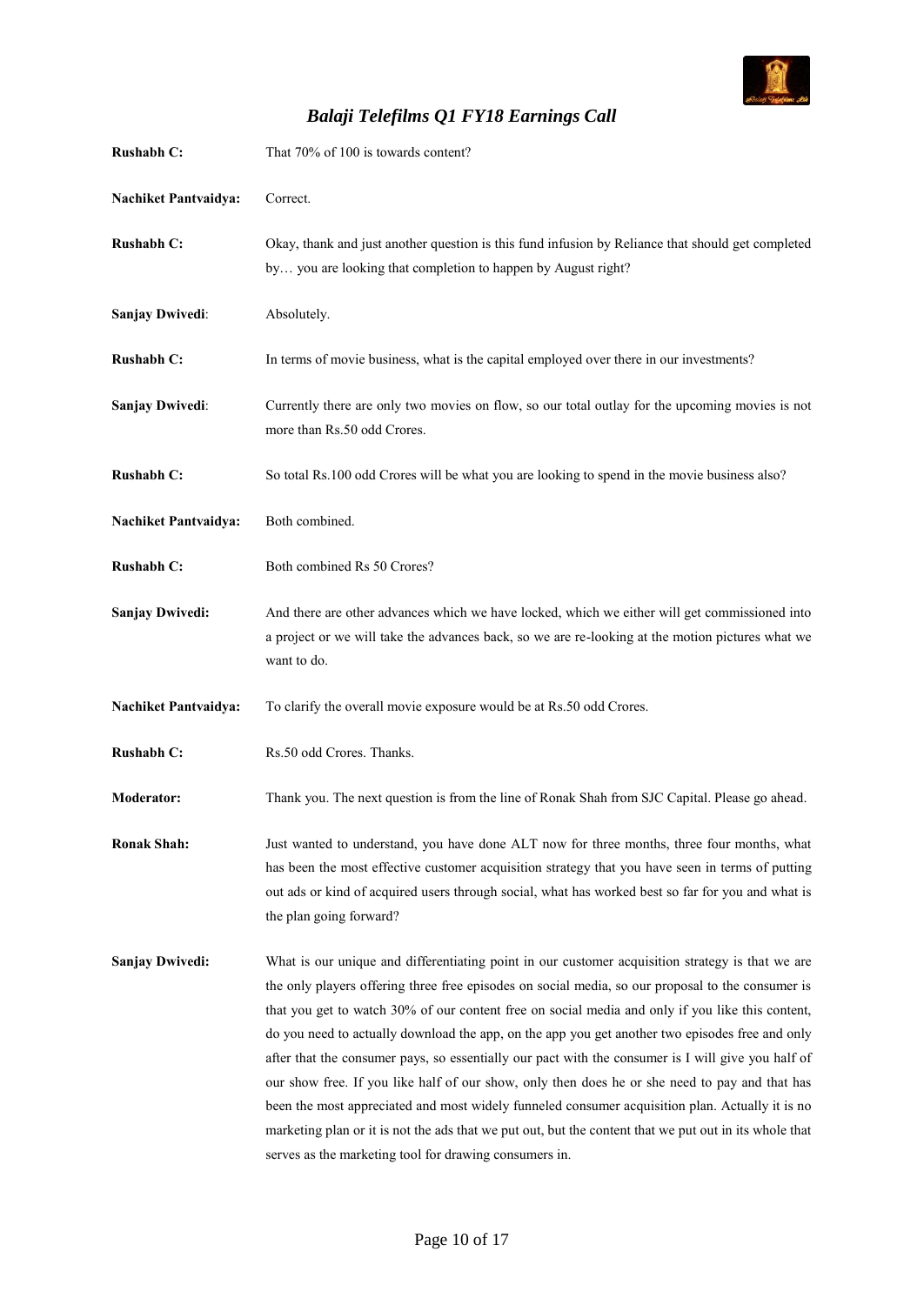![](_page_10_Picture_0.jpeg)

| <b>Ronak Shah:</b>          | Is there any plan to move to a premium model where essentially the users who do not pay, so the<br>users who are watching the first three episodes or the first five episodes, is there a plan to<br>monetise that part through ads at all or is the plan going to be the keep it completely ad free?                                                            |
|-----------------------------|------------------------------------------------------------------------------------------------------------------------------------------------------------------------------------------------------------------------------------------------------------------------------------------------------------------------------------------------------------------|
| <b>Sanjay Dwivedi:</b>      | The plan right now is to keep it completely ad free, the only kind of logos if you ever see on the<br>app or in an advertisement will be of our partners like Micromax, so no ads definitely, but there<br>might be some logo saying now available on Micromax phones and that is the only<br>distribution-led push that we will give on an app.                 |
| <b>Ronak Shah:</b>          | When you give the number for Rs.2 Crores of gross billing, so for example if I download the app<br>on an iOS device, there will be a percentage that you payback to apple as well right?                                                                                                                                                                         |
| <b>Nachiket Pantvaidya:</b> | Correct.                                                                                                                                                                                                                                                                                                                                                         |
| <b>Ronak Shah:</b>          | 30%, 35%, So is the Rs. 2 Crore number, does that include the apple payout or the android<br>payout?                                                                                                                                                                                                                                                             |
| <b>Sanjay Dwivedi:</b>      | It is a gross number and then it gets chopped by various guys inside by taxes, also we have got<br>some downloads through partnership, so that is the gross number; it is not a net number.                                                                                                                                                                      |
| Kartik Sankaran:            | I would like to clarify not too many of our consumers are paying through the apple option and<br>lots of them are paying through the debit card, credit card route or wallets.                                                                                                                                                                                   |
| <b>Sanjay Dwivedi:</b>      | Or wallets.                                                                                                                                                                                                                                                                                                                                                      |
| <b>Ronak Shah:</b>          | Got it, understood and just one last point of clarification, you mentioned that you have 125,000<br>users who have seen at least one full show, so my guess would be you cannot watch a full show<br>unless you are a paid subscriber, so that I guess is the quantum base of your paying user base<br>right?                                                    |
| <b>Sanjay Dwivedi:</b>      | Well yes and of course the number will be more than that because a lot of people had watched<br>three episodes and all so that is the quantum base you are right, not lesser than.                                                                                                                                                                               |
| <b>Ronak Shah:</b>          | Thank you.                                                                                                                                                                                                                                                                                                                                                       |
| Moderator:                  | The next question is from the line of Ravi Purohit from Securities Investment Private Limited.<br>Please go ahead.                                                                                                                                                                                                                                               |
| <b>Ravi Purohit:</b>        | I have two questions, one was Amazon Prime recently launched their first I think Indian content<br>in that sense and the kind of money Amazon and Netflix are planning to kind of spend versus<br>what we are spending, so how do you really see this space kind of competing with each other,<br>although it is still early days, but just your thoughts as to? |
| <b>Sanjay Dwivedi:</b>      | Well, there are two aspects with the competitive scenario; one is that factually we are right now<br>the number one repository of original exclusive digital content in India, so we have understood                                                                                                                                                             |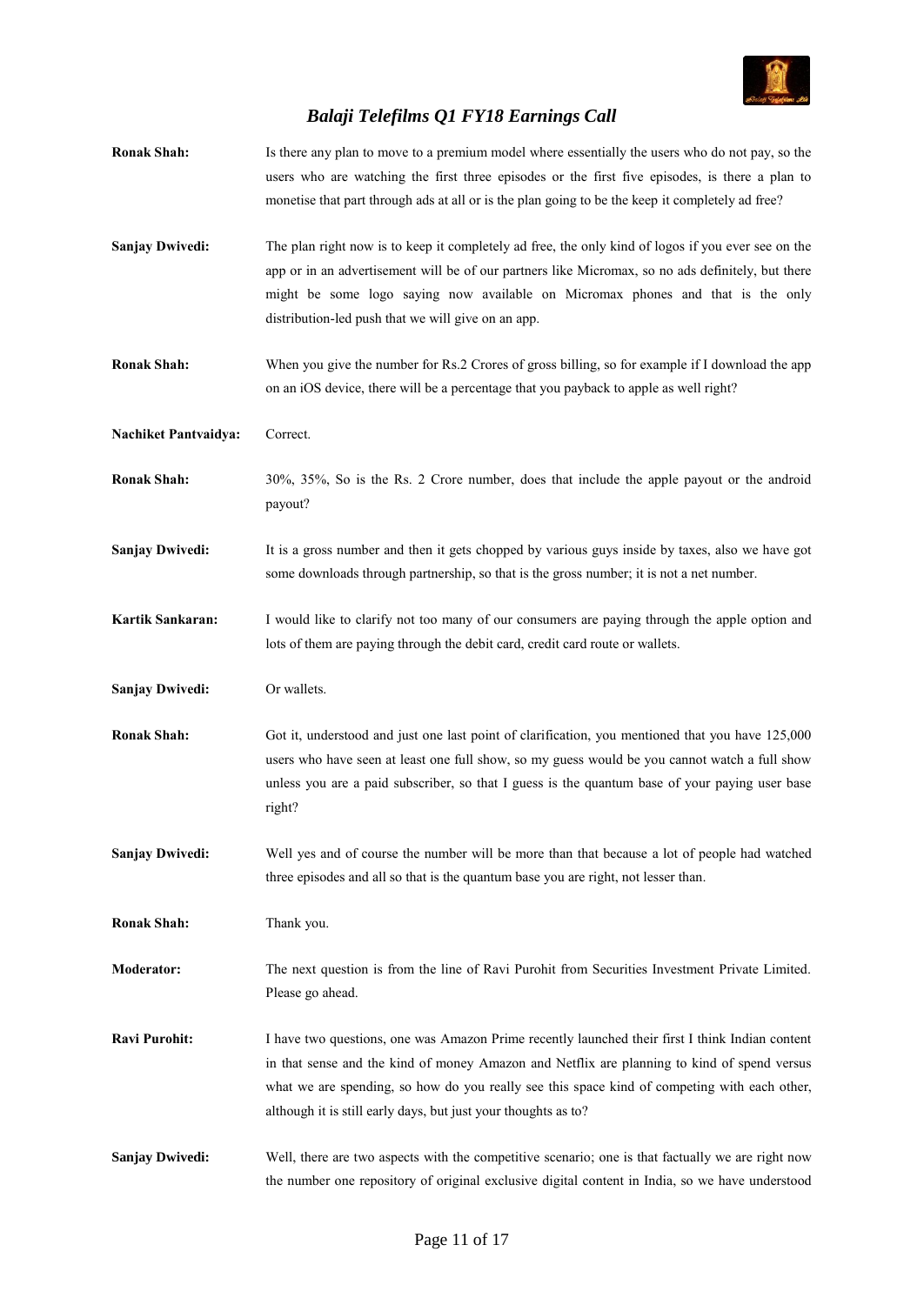![](_page_11_Picture_0.jpeg)

the ecosystem. We will deploy our investments to ensure that there are 25 plus shows on air in this year. We have already started planning the second season of two of our shows. So we believe one is that our ability to execute and bring out large scale content is a big competitive advantage one. Second, our competitive advantage lies in the fact that we actually have a good partnership with YouTube, by which we are able to devise a unique opportunity for our consumers to sample our content before paying.

Unlike competition we do not have one free month, half our content is free throughout the year. The consumers respect the fact that it is almost like only if you look the content you have to pay for it, that is second. Third is we believe that compared to couple of names that you mentioned, our pricing is something that is not a stumbling block for consumers, it is less than a rupee a day, very, very well positioned in terms of pricing and lastly most importantly I think we have the best range of content, so we have got a content that upgrades the TV viewer like a show starring Ram and Sakshi. We have got classic retreated for today's time like Sarat Chandra Chattopadhyay's Devdas or Wililam Shakespeare's Romeo and Juliet being made into gay love story for today and we have got what we called badge value or artistic programming, which is represented by text case, which were going into shooting for the next episodes in August and our new show Bose, which is shot by Hansal Mehta starring Rajkummar Rao. So our belief is that our understanding of Indian audiences over the last 20 years is pretty much detailed and exhausted. We have been leaders in the segment when Television measurement was restricted to four cities and was largely urban when it was restricted to 20 cities and even today when it is largely a rural phenomenon. So I think that intrinsic value of content creation that we bring to the table is something that irreplaceable.

- **Ravi Purohit:** So second question was we have raised about Rs.400 Crores or Rs. 425 Crores by... we are raising from Reliance Industries. So how many years or how many months of content creation does it take care of or is it going to be exclusively spent on content or it is going to be content marketing all in…?
- **Sanjay Dwivedi:** See at any point in time, 70% will always be in content, but to answer your question at the current plan, the way we are going I think it will take care of us for a long time however, my thrust is on the fact that we will have to be more and more aggressive in the market and we will have to scaleup our plan to produce even more content looking at the initial success and looking at the initial parameters at that we are seeing in terms of viewing, we are in the process of modifying our current plans to scale it up even further.
- **Ravi Purohit:** One question on we diluted at the Balaji Telefilms level, why not it ALT Balaji as in since that is where the focus and that is where all the money is going to go, so was there some differentiated thought there or just thoughts in the structuring of the deal?
- **Nachiket Pantvaidya:** Primarily this is where the investor wanted to come in.
- **Ravi Purohit:** The investor wanted to come in the parent company level not at the sublevel.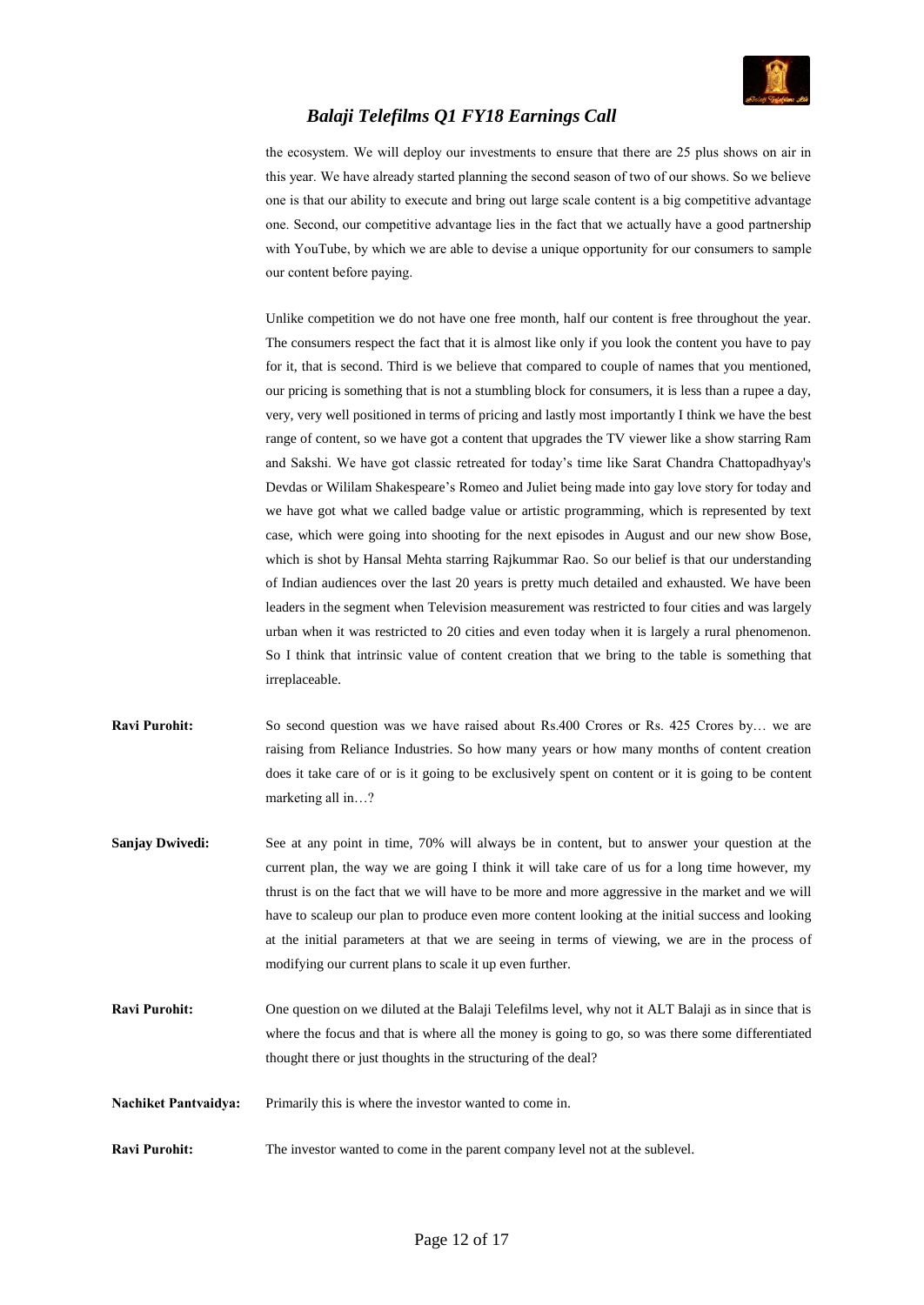![](_page_12_Picture_0.jpeg)

**Ravi Purohit:** Okay fair enough. Thank you. I will get back in the queue.

- **Moderator:** Thank you. The next question is from the line of Ankur Periwal from Axis Capital Limited. Please go ahead.
- Ankur Periwal: Hi, a few questions from my side. Starring with the TV content business, now year-on-year numbers are looking very impressive in terms of growth as well as the realization improvement. But quarter-on-quarter, there is a marginal decline in terms of profitability, is it purely because of new content, which you mentioned in the earlier comments coming up or is there show by show change also, which is impacting profitability?
- **Sanjay Dwivedi:** Ankur the way you have to see TV business I mean if you see EBITDA level. There is no drop, it is just the composition of the shows, which changes the kind of revenue margin. The more weekend shows you have it pushes the top line however it does give me the same kind of margin because it is a shorter tenure of kind of period. The longer format shows typically yield a better margin.
- **Ankur Periwal**: Sure fair enough. Sanjay ji in the longer run let say on the annual basis, do we expect our margins overall to improve going ahead or the growth will be largely driven by volume?
- **Sanjay Dwivedi:** We should maintain the margin.
- **Ankur Periwal**: Okay fair enough. Now second question on the movies business, you did mention that we do plan two more movies, one whether these movies will be on a co-production model, which we had highlighted earlier and second, as per you how it will impact profitability because earlier also movie business has been slightly disappointing in terms of the operational performance?
- **Sanjay Dwivedi:** These two movies, one is Veerey Di Wedding and one is Laila Majnu, Laila Majnu is a very low budget movie and Veerey Di Wedding we will be doing coproduction with somebody else. So we have kind of de-risked the full model and we are also doing pre-selling for those. Beyond these two movies, we do not have any projects right now which we think will be taking in the motion pictures business.
- **Ankur Periwal**: Okay so the capital employed in this business will remain restricted to Rs.50 odd Crores. That will be a fair understanding?
- **Sanjay Dwivedi:** Yes both the movies will not have an outlay of more than Rs.50 Crores.
- **Ankur Periwal**: Okay fair enough and the last Nachiket one question on ALT, with Jio coming in now, what is the management stance on the distribution part of it. Will we still be available or we are still okay to do a deal with let us say other telecom operator or other platforms or will it be Rreliance Jio specific, if you can put light on that?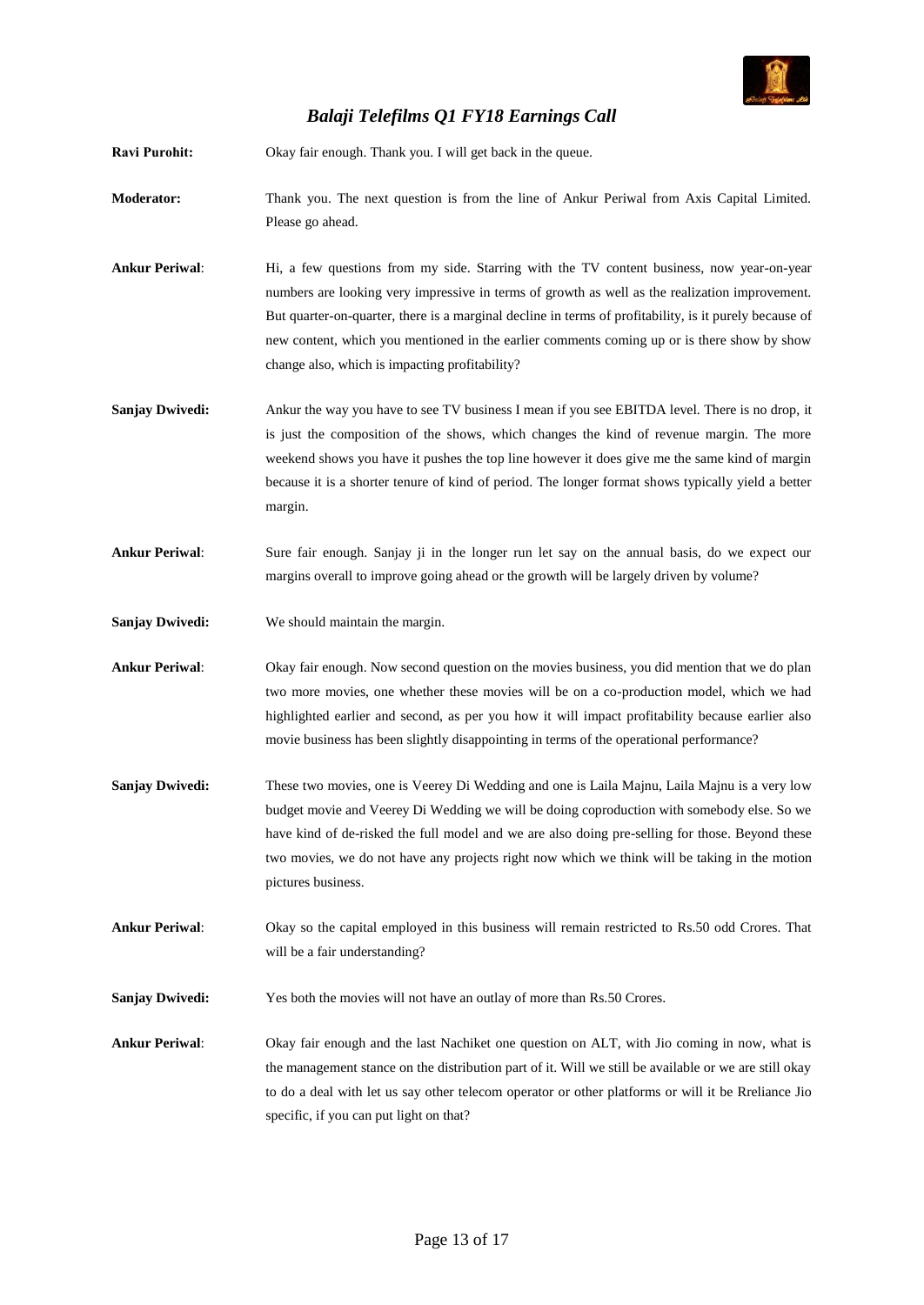![](_page_13_Picture_0.jpeg)

- **Sanjay Dwivedi:** So we are business as usual as a matter of fact if you read the press, there was a note or report on us doing the Vodafone deal and we are available on Vodafone play option before we are available on Jio as a matter of fact. We are in close talks with the other telecom operators and my guess is that this will be a fair play across all the telecom operators, it will be on the business as usual model and we will try and gain maximum access to the 160 million odd 4G consumers that are there in India both in prepaid and postpaid world. So to answer your question yes there is a fair business as usual policy towards the way we are dealing with telephone companies.
- **Ankur Periwal**: Okay fair enough and on the content front how quickly, do you think for we can scaleup from the current eight, nine shows probably almost 10 shows now?
- **Sanjay Dwivedi:** So we will do 25 to 30 more shows this year and meet our commitment years. Going ahead I think there are two major trends that we will have to look at one is that we have to understand the expanding audience base. The internet target audience base is changing so much both in terms of socioeconomic class as well as geographical spread that we need to device our strategy that straddles a larger number of people using internet. So to give a example, the person my driver did not have internet when we started off our business, but post the telecom drop, he started watching ALT for example and he watches a Tamil show on ALT. So there are newer consumers coming in every day and I think that will change its composition of our output both qualitatively as well as quantitatively in the years going ahead. What I am essentially saying is that changing internet trends is the major driver behind scaling up that should happen from March 31, 2017 this year financial year is pretty much locked up.
- **Ankur Periwal**: Okay done. Thanks a lot. All the best.
- **Moderator**: Thank you. The next question is from the line of Ronak Shah from SJC Capital. Please go ahead.
- **Ronak Shah:** Hi thanks for the followup. So, if I heard you correctly I think you mentioned the content investment in ALT is about Rs.70 Crores is that right?
- **Sanjay Dwivedi:** Till now but I think on yearly basis it will be 70% of Rs.140 Crores-Rs.150 Crores that is about...
- **Ronak Shah:** Got it so and what is the content investment has been so far in all?
- **Sanjay Dwivedi:** Close to around Rs.25 odd Crores for the quarter.
- **Ronak Shah:** Rs.25 Crores?
- **Sanjay Dwivedi:** So basically for Hindi content we are producing we will be anywhere between Rs.55 and Rs.60 lakhs and for non-Hindi content it depends of the language, but it is not crossing Rs.15 lakhs per hour.
- **Ronak Shah:** Got it okay and then the other question was I mean right now your obviously producing content for the likes of the Zee, Star etc for TV now as we know Zee also has some fairly ambitious plans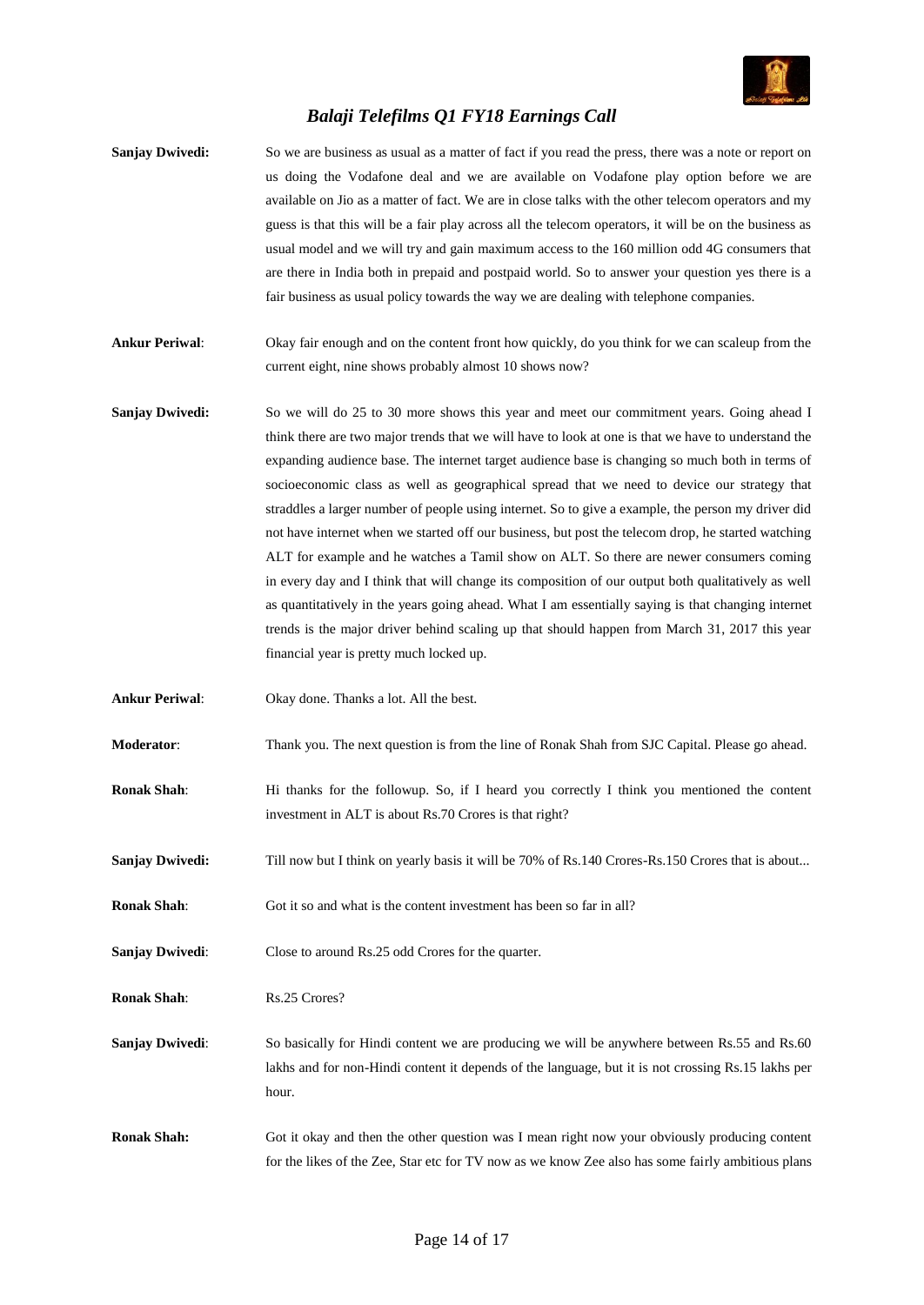![](_page_14_Picture_0.jpeg)

on the digital side as well as HotStar already launched would you be open to making web shows for them if that demand came across say in six months or year down the line?

**Sanjay Dwivedi:** Yes we are always open to business suggestions depending on the merit of the opportunity.

**Ronak Shah:** Right I mean where I am coming from here is that to kind of directly be completing them with your customers so just wanted to kind of understand what management things about that as we kind of get or this bigger part of the business?

**Nachiket Pantvaidya :** Sorry directly completing with consume customer meaning would you just kind of elaborate on that?

- Ronak Shah: Right now you produce content for which goes on television obviously show there is no competition there, but if Zee were to come to you and tell you that okay can you make web series for me which goes onto my own customer pacing app platform, which would then obviously be competition for ALT.
- **Sanjay Dwivedi:** No how would that be because actually 70% of my content has not made by Balaji Telefilms. So I just new view them as a producer
- **Ronak Shah:** Okay that is fine and just the last question I had was you mentioned obviously there is no exclusivity or anything with Jio and you are open partnering with other telco so if a telco, if Micromax were to come to you and pay you let us say Rs.30 for subscriber ballpark for putting the app onto the smart phone, is that kind of partnerships something you would be open to do or you looking at some of your pure customer paying for prospective.
- **Sanjay Dwivedi:** Sorry are you saying that Micromax will pay me to put on? I will have the guy who does that deal. It does not work that way. The distribution segment will not so if my user rate is Rs.33 a month, it is unlikely that I will get that Rs.30 return from anybody to embed. The distribution segment works on a revenue share bases so typically your revenue share models range anywhere from 1.5% revenue sharing to 30% revenue sharing. In case of larger deals which involve more than 500,000 consumers, the ARPU varies depending on the volume.

**Ronak Shah:** Got it that is it Sir. Thank you.

**Moderator:** Thank you. The next question is from the line of Atul Thakker from Individual Investor. Please go ahead.

**Atul Thakker**: Hi just two questions. One is do you have percentage of the viewership on mobiles, PC, tablets etc., would you have something on it for ALT?

- **Nachiket Pantvaidya:** Well right now is a small fraction so I mean the mobile number of handsets sold are an insanely large number I mean I do not have how much…?
- **Sanjay Dwivedi:** Are you trying to say how much..?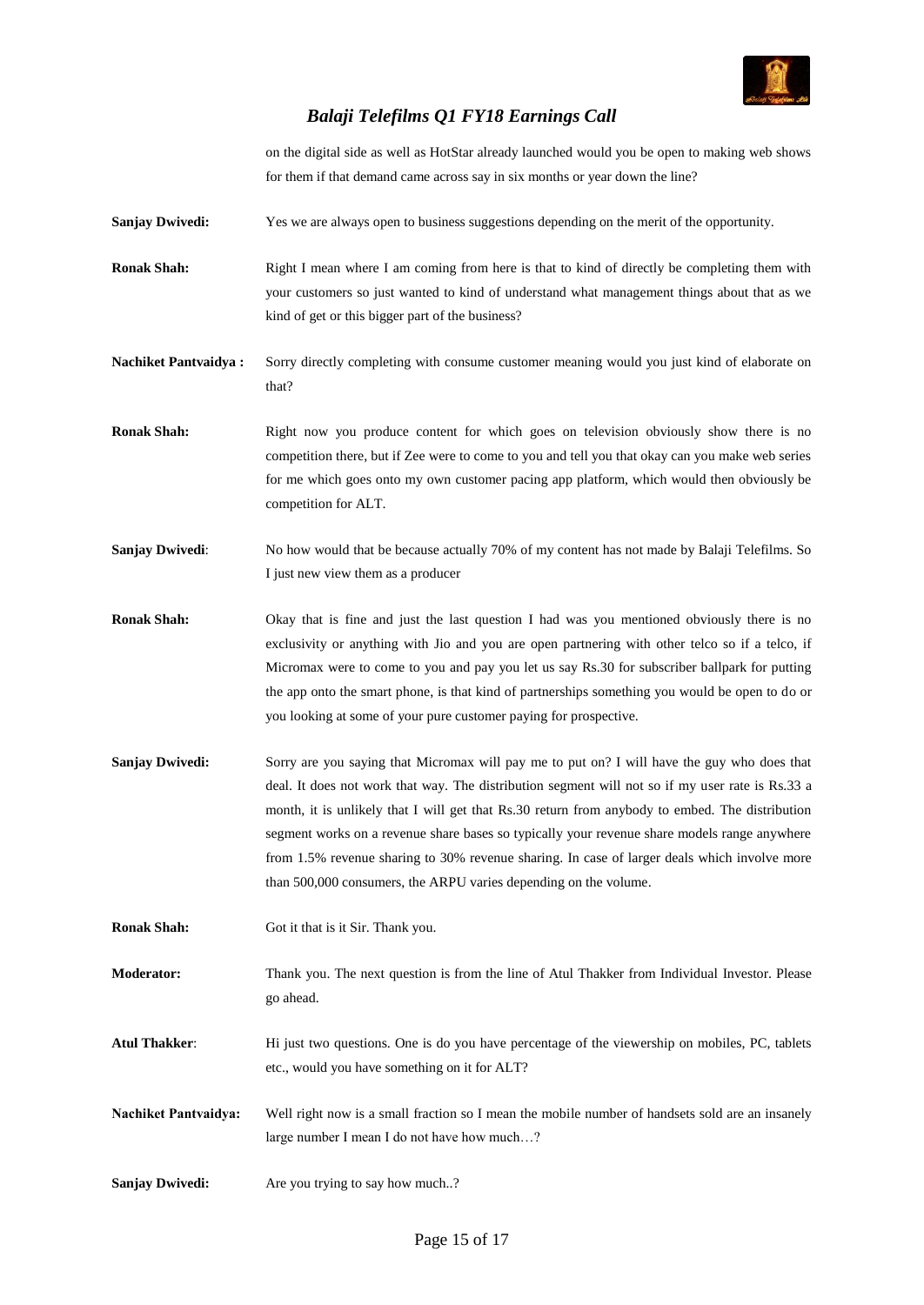![](_page_15_Picture_0.jpeg)

- **Atul Thakker:** What is being viewed currently in the first four months, how much of it was consumed on mobiles?
- **Nachiket Pantvaidya:** 80% mobile in India and that number internationally which currently small fraction of total business is more like 30%-40%, there is more large screen viewing internationally.
- **Atul Thakker:** Okay and the second question was the previous person asked was, the deal is with Jio and you start selling to Jio or Jio gives you a deal wherein they are 10 million customers and this is embedded on the Jio service and they charge the consumer directly and pass on a small fraction or whatever a bit fraction to you would such a deal be doable?
- **Sanjay Dwivedi:** Well we have to evaluate the specifics of the deal as and when we come to it. A couple of guidelines for us doing deal as we need ownership of the consumer and by no way should are IP or our show be compromised in terms of either piracy or confusion in ownerships. As long as these two conditions have met, we evaluate each deal on its own merit.
- Atul Thakker: But this in case I mean there would not be a case of piracy, but share it or some other apps could be used to change in that anyway I mean even if I do it on Vodafone I could do it. So piracy would not be a big thing but here you would that big subscriber number.
- **Sanjay Dwivedi:** No we are always working, so our deal with Vodafone which is announced in the press right now or does work on the lines of us coming on Vodafone play which is their app. You can see on Android, its iOS implementation will happen in a week's time that will give you on idea of how we are working in this market. We recognize the fact that data is probably very important for telecos in India and video is the way that data gets consumed the most and therefore these synergies will help us draw in a larger audience base. More importantly, we are producing for mass India and today nobody has digital content for mass India, which is exclusively made for rotating platforms and therefore more and more telecos or more and more organizations are saying that I will give you this large base you will be mentioned 10 millions, some people say 20 millions, some say 30 millions and they see that this large base is something that appreciates your Hindi content or appreciates your Bengali, appreciates your Tamil content and therefore we would like you to be part of our plans to sell data to them and use data from these large base of consumers. So you are right if such a deal comes up will definitely evaluate it.
- **Atul Thakker:** I thought the synergy was from the Reliance's side I mean they have invested money and you know they have also got that cable, which links up to the TV and the mobiles, so probably there could be a huge synergy for you and Reliance.
- **Nachiket Pantvaidya:** First ask the people or the management of the Reliance, so I am sure you will get the answer.
- **Atul Thakker:** No I am sure you would have talked about it, when they invested. Anyway I am very happy for about it. Thank you.